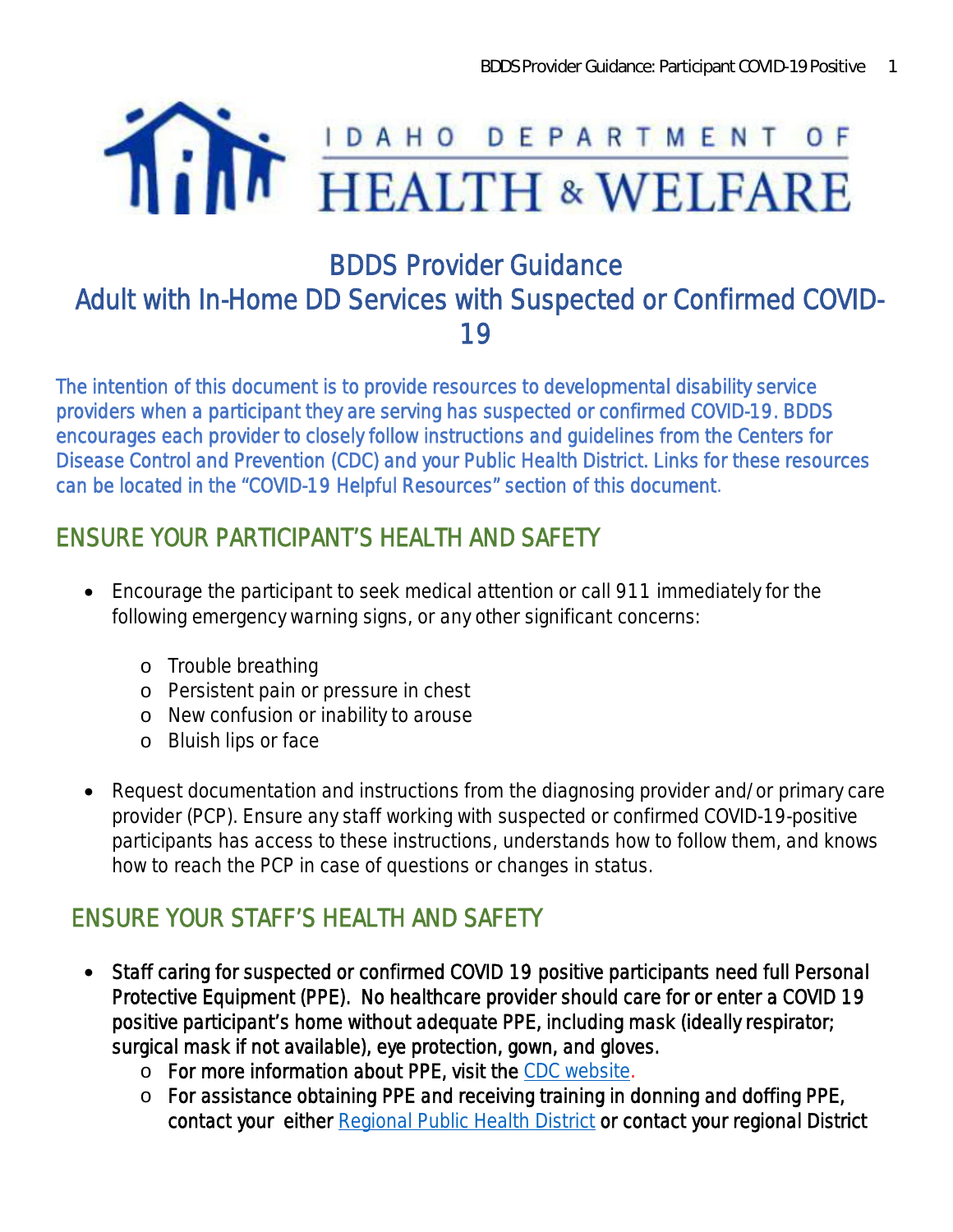#### Health office directly at the email addresses listed in the "COVID 19 Helpful Resources" section of this document.

- · Use the minimal number of staff necessary to care for COVID-19 positive participants.
- Isolate the participant from other members of the home. If the participant lives in a home with other residents and can be cared for in an alternate location until healthy, that would be preferred.
- · Full PPE should be used, and home isolation continued until resolution of the illness, defined as: (1) at least 3 days (72 hours) since resolution of fever without the use of feverreducing medications, (2) improvements in respiratory symptoms, and (3) at least 7 days have passed since symptoms first appeared.
- · Other residents in the suspected or confirmed COVID-19 positive participant's home need to quarantine at home for at least 14 days after their exposure, to confirm that they have not developed the illness and are not at risk of spreading it to others.
- · Staff exposed to a suspected or confirmed COVID-19 positive participant without adequate PPE, need to quarantine at home for 14 days.
- · Contact the participant's Targeted Service Coordinator or the Bureau of Developmental Disabilities Care Manager to request intense level of care for these participants.

## PREVENT THE SPREAD OF COVID-19

- Staff should train participants' family members and roommates on CDC quidelines for decreasing transmission of COVID-19 at home. These include but are not limited to:
	- o Quarantining the suspected or confirmed COVID-19 positive participant in his/her bedroom and using a separate bathroom when possible.
	- o Not sharing personal items such as towels or dishes.
	- o Washing hands often with soap and water for at least 20 seconds, especially after interacting with COVID-19 positive participant.
	- o Cleaning and disinfecting surfaces that are touched often like doorknobs, counters, tabletops, etc.
	- o Doing laundry frequently. Wearing gloves and keeping laundry away from the body when handling soiled items. Removing gloves and immediately washing hands after handling dirty laundry.
	- o Wearing face covering whenever interacting with the suspected or confirmed COVID-19 positive participant; the sick participant should do the same.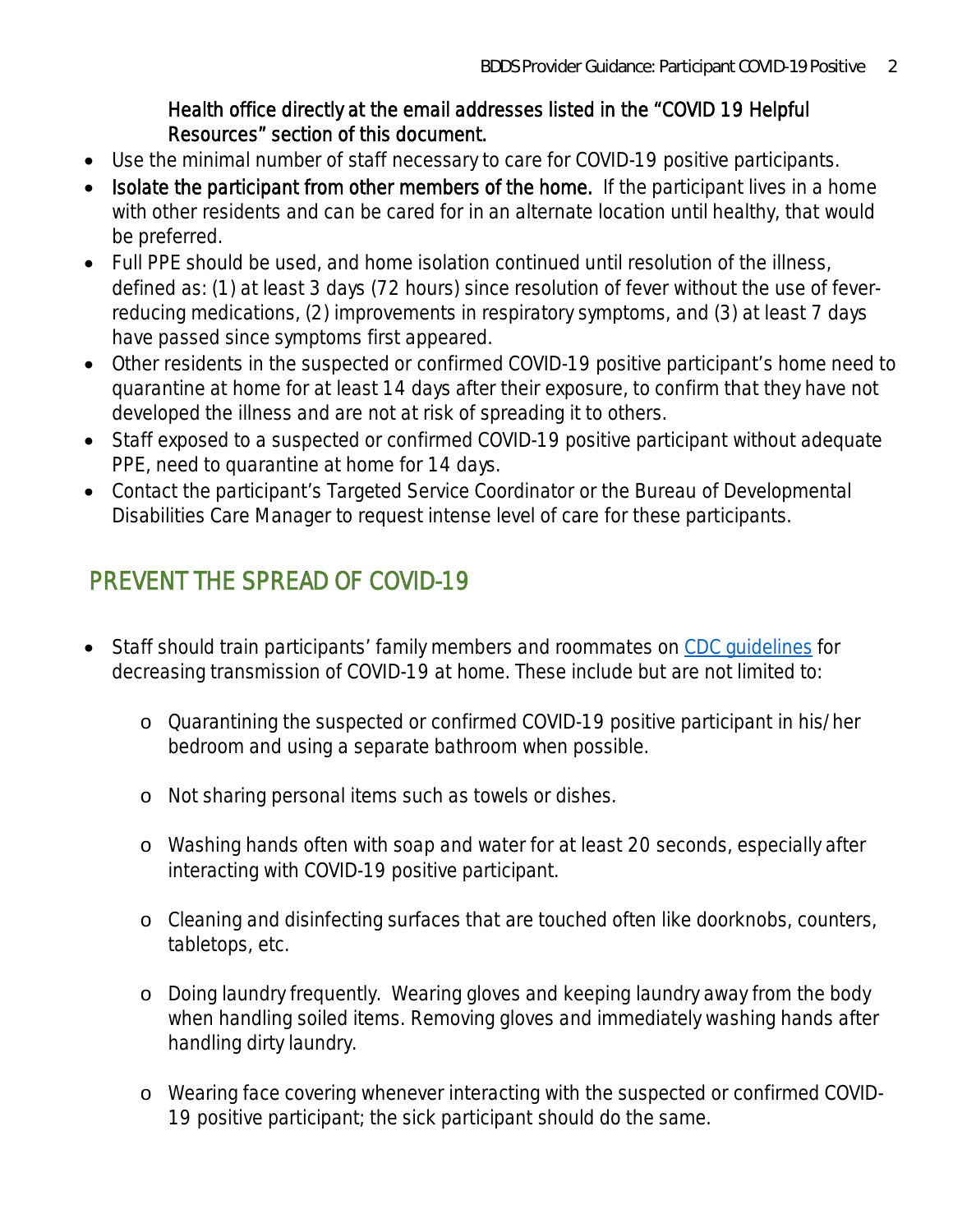- o Avoiding touching your face, eyes, nose, and mouth.
- o Avoiding having unnecessary visitors in the home and using delivery services for all essentials, such as groceries and household supplies.

### COMMUNICATE AND DOCUMENT

- · Contact any other residents of the home or residents' guardians and inform them that someone in the home has suspected or confirmed COVID-19. Ensure to not violate anyone's right to privacy and adhere to all HIPAA guidelines.
- Contact any staff that have worked in the home within the last 14 days and inform them that they have been exposed to someone with suspected or confirmed COVID-19.
- Limit the number of staff working with the suspected or confirmed COVID-19 positive participant. Properly donning and doffing PPE can be difficult and all staff needing to wear PPE should receive training in this.
- · Reach out to the Target Service Coordinators for the suspected or confirmed COVID-19 positive participant and for other residents of the home to let them know of the COVID-19 diagnosis. Invite them to coordinate services such as testing, telehealth appointments, canceling transportation, etc.
- · Alert BDDS Care Manager of COVID-19 diagnosis. Inquire about any needed changes to services due to result and inform Care Manager of the necessity to back-date or expedite due to emergent situation if needed.
- · Agencies are encouraged to document communication activities with participants, families, and staff.

## COVID-19 HELPFUL RESOURCES

- $\triangleright$  REQUESTING PPE:
	- o To request PPE, contact your regional public health district:
	- o <https://coronavirus.idaho.gov/contact/>
	- o Public Health District 1 (Panhandle)
		- [PHD1-LOG@phd1.idaho.gov](mailto:PHD1-LOG@phd1.idaho.gov)
	- o Public Health District 2 (North Central)
		- [PHP@phd2.idaho.gov](mailto:PHP@phd2.idaho.gov)
	- o Public Health District 3 (Southwest) [Mitch.Kiester@phd3.idaho.gov](mailto:Mitch.Kiester@phd3.idaho.gov)
	- o Public Health District 4 (Central)